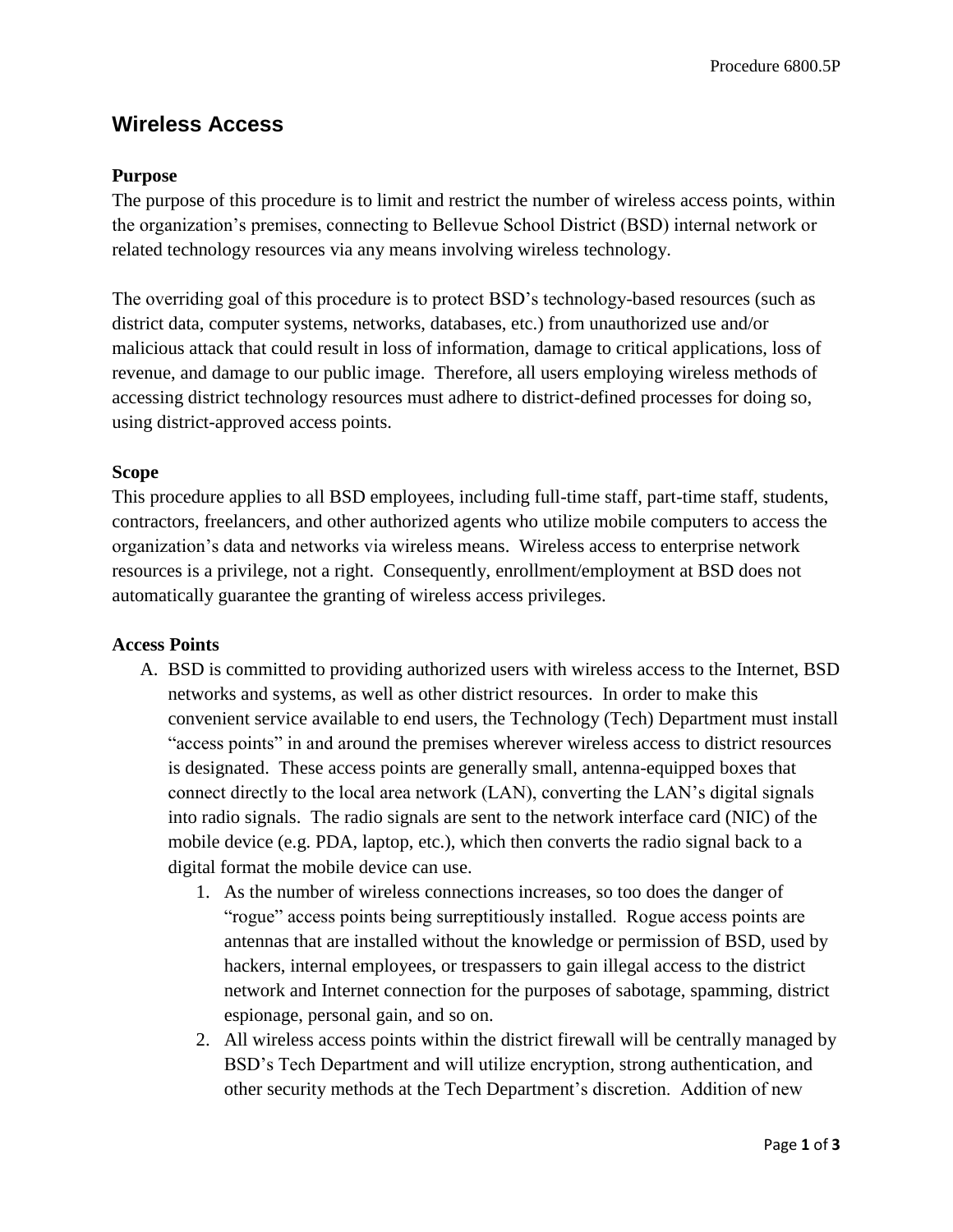wireless access points within district facilities will be managed at the sole discretion of the Tech Department. Non-sanctioned installations of wireless equipment, or use of unauthorized equipment within the organizational premises, is strictly forbidden.

- B. BSD Service Set Identifier (SSID) List
	- 1. **BSDSecure** Is for BSD owned devices. It uses WPA2 and 802.1X for Auth. This SSID will have access to all District internal Networks.
	- 2. **BSDPersonal** Is for Non-BSD owned devices and users that have a valid BSD Active Directory account. It uses WPA2 and 802.1X for Auth. Staff and Students can access BSDPersonal, they will have controlled access to District Networks: district web based applications and the Internet. Both groups will be filtered at the appropriate level when accessing sites on the internet, this is handled by the firewall and no additional configuration is required on the personal device.
	- 3. **BSD Guest Access** Is for users that have non-BSD owned devices and no Active Directory account (General Public). It is offered with no guarantees of reliability, security or privacy. During school hours it is filtered at a student level, after hours staff filters are used. This is an open network.
	- 4. **BSD405** Is for District Machines that use a local logon. It uses WPA2 and a Pre-Share Key for authorization This SSID should be used in rare cases.

# **Procedure Restrictions**

- 1. All wireless clients and devices shall be equipped with a host-based personal firewall and anti-virus software. The user shall update these applications as required, and will not reconfigure them in any way.
- 2. Whenever necessary, the Tech Department will conduct a site survey to determine the appropriate placement of new or additional access points. All installations will be in compliance with all local safety, building, and fire codes.
- 3. All access point broadcast frequencies and channels shall be set and maintained by the Tech Department. Any device or equipment found to be interfering with access point signals may be subject to relocation or removal, including cordless phones, microwave ovens, cameras, light ballasts, etc.
- 4. Use of the wireless network is subject to the same guidelines as BSD's Acceptable Use Procedure (AUP).
- 5. BSD's Tech Department cannot guarantee 99.999 percent availability of the wireless network, especially during inclement weather. Nevertheless, the Tech Department will make all possible network adjustments within the supported radio frequency spectrum.
- 6. The Tech Department reserves the right to turn off without notice any access point connected to the network that it feels puts the district's systems, data, users, and equipment at risk.